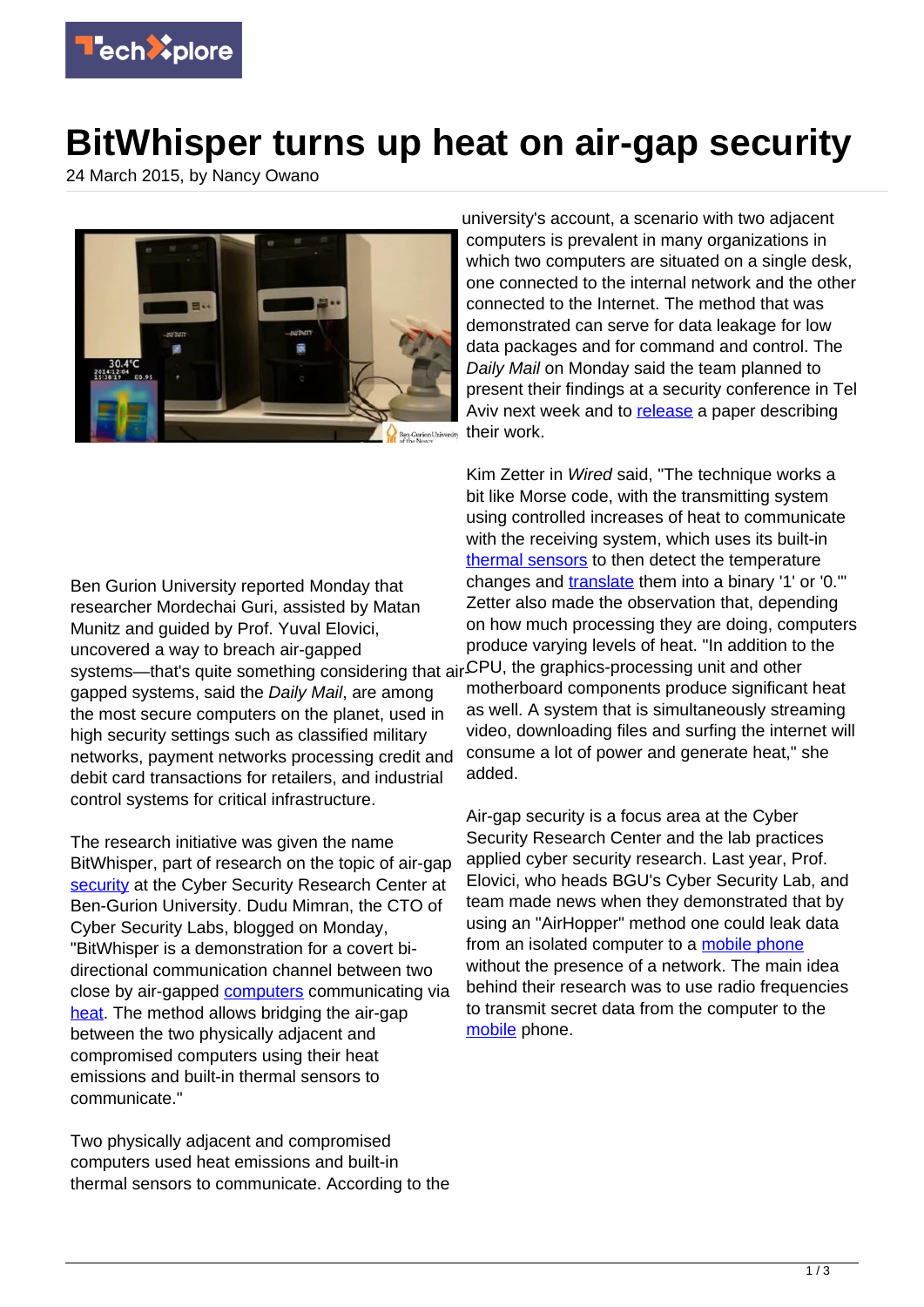



Two air-gapped PCs positioned in the parallel layout. Using BGU's BitWhisper, the left computer transmits a command that instructs the right computer to calibrate and fire a USB game rocket.

"The common policy in such secure organizations is to leave your mobile phone in some locker when you enter the facility and then pick it up when you go out. We at the [cyber security](https://techxplore.com/tags/cyber+security/) labs challenged this assumption and found a way to leak data from a computer inside the organization to a mobile phone without using Wifi or Bluetooth."

They said this was the first time that a mobile phone was considered in an attack model as the intended receiver of maliciously crafted radio signals emitted from the screen of the isolated computer. AirHopper demonstrated how textual and binary data can be exfiltrated from [computer](https://techxplore.com/tags/computer/) to mobile phones at a distance of 1 to 7 meters, with effective bandwidth of 13-60 Bps (Bytes per second).

 **More information:** BitWhisper: The Heat is on the Air-Gap, [cyber.bgu.ac.il/blog/bitwhisper-heat-air](http://cyber.bgu.ac.il/blog/bitwhisper-heat-air-gap)[gap](http://cyber.bgu.ac.il/blog/bitwhisper-heat-air-gap)

BitWhisper: Putting the Heat on Air-Gapped Computers: [aabgu.org/bitwhisper-putting-t … ir](http://aabgu.org/bitwhisper-putting-the-heat-on-air-gapped-computers/)[gapped-computers/](http://aabgu.org/bitwhisper-putting-the-heat-on-air-gapped-computers/)

© 2015 Tech Xplore